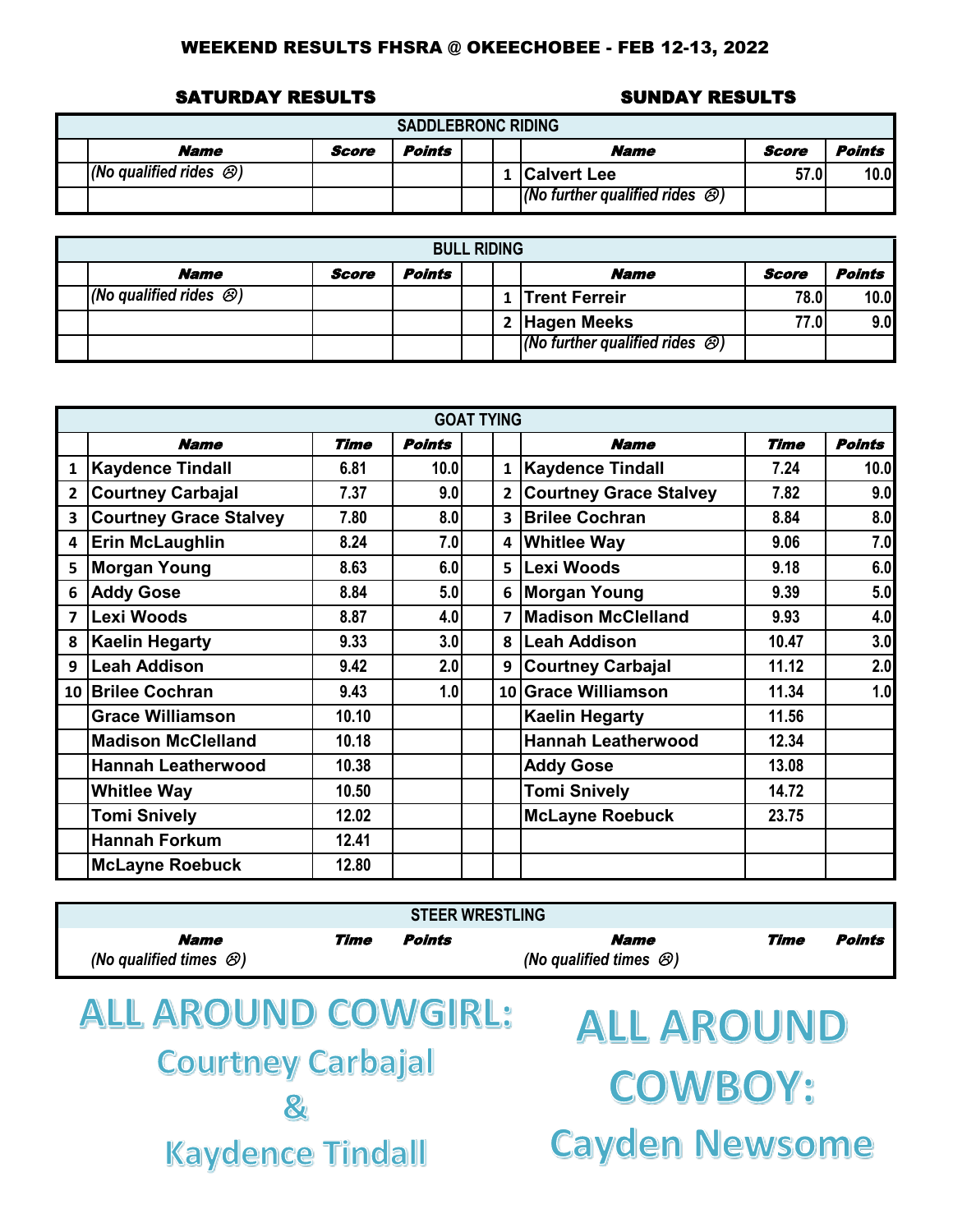### SATURDAY RESULTS SUNDAY RESULTS

|                         |                                                |             | <b>BREAK-AWAY CALF ROPING</b> |              |                           |             |               |
|-------------------------|------------------------------------------------|-------------|-------------------------------|--------------|---------------------------|-------------|---------------|
|                         | <b>Name</b>                                    | <b>Time</b> | <b>Points</b>                 |              | <b>Name</b>               | <b>Time</b> | <b>Points</b> |
| 1                       | <b>Addy Gose</b>                               | 2.30        | 10.0                          |              | <b>Kaydence Tindall</b>   | 2.36        | 10.0          |
| $\overline{2}$          | <b>Lacey Nail</b>                              | 2.50        | 9.0                           | $\mathbf{2}$ | <b>Lacey Nail</b>         | 2.53        | 9.0           |
| 3                       | <b>Courtney Carbajal</b>                       | 3.00        | 8.0                           | 3            | <b>Addy Gose</b>          | 2.72        | 8.0           |
| 4                       | <b>Kaydence Tindall</b>                        | 3.50        | 7.0                           | 4            | <b>Leyton Watford</b>     | 2.83        | 7.0           |
| 5                       | <b>Chancey Wright</b>                          | 3.61        | 6.0                           |              | 5 Erin McLaughlin         | 2.84        | 6.0           |
| 6                       | <b>Morgan Young</b>                            | 4.03        | 5.0                           | 6            | Tannah Williams           | 2.89        | 5.0           |
| $\overline{\mathbf{z}}$ | <b>Morgan Barnes</b>                           | 4.27        | 4.0                           |              | 7   Kelsey Kennedy        | 3.36        | 4.0           |
| 8                       | <b>Grace Williamson</b>                        | 13.03       | 3.0                           | 8            | <b>Makayla Ammons</b>     | 3.80        | 3.0           |
| 9                       | <b>Whitlee Way</b>                             | 15.80       | 2.0                           | 9            | <b>Hannah Leatherwood</b> | 3.85        | 2.0           |
|                         | (No further qualified times $\bigcircled{S}$ ) |             |                               |              | 10 Kaelin Hegarty         | 4.09        | 1.0           |
|                         |                                                |             |                               |              | <b>Morgan Young</b>       | 5.62        |               |

|                         |                       |       | <b>TIE-DOWN CALF ROPING</b> |              |                        |             |               |
|-------------------------|-----------------------|-------|-----------------------------|--------------|------------------------|-------------|---------------|
|                         | <b>Name</b>           | Time  | <b>Points</b>               |              | <b>Name</b>            | <b>Time</b> | <b>Points</b> |
| 1                       | <b>Cayden Newsome</b> | 8.38  | 10.0                        | 1            | <b>Cayden Newsome</b>  | 10.70       | 10.0          |
| $\overline{2}$          | <b>Cole Clemons</b>   | 9.97  | 9.0                         | $\mathbf{2}$ | <b>Cross Fulford</b>   | 10.78       | 9.0           |
| 3                       | <b>Carson Watford</b> | 11.06 | 8.0                         | 3            | <b>Tripp Brown</b>     | 11.03       | 8.0           |
| 4                       | <b>Bryce Hart</b>     | 11.30 | 7.0                         | 4            | <b>Bryce Hart</b>      | 12.08       | 7.0           |
| 5                       | <b>Tripp Brown</b>    | 11.84 | 6.0                         |              | 5 Kaleb Bedsole        | 12.37       | 6.0           |
| 6                       | <b>Samuel Mack</b>    | 11.98 | 5.0                         | 6            | <b>Brodey Clemons</b>  | 14.85       | 5.0           |
| $\overline{\mathbf{z}}$ | <b>Brodey Clemons</b> | 12.06 | 4.0                         | 7            | <b>Bryson Crawford</b> | 16.57       | 4.0           |
| 8                       | <b>Travis Staley</b>  | 13.24 | 3.0                         | 8            | <b>Ladd Gose</b>       | 17.31       | 3.0           |
| 9                       | <b>Peydon Strayer</b> | 13.94 | 2.0                         | 9            | <b>Travis Staley</b>   | 18.60       | 2.0           |
|                         | 10 Ladd Gose          | 16.66 | 1.0                         |              | 10 Jake McKendree      | 21.42       | 1.0           |
|                         | <b>Cross Fulford</b>  | 20.32 |                             |              | <b>Carson Watford</b>  | 29.72       |               |
|                         | <b>Luke Kinard</b>    | 28.59 |                             |              |                        |             |               |
|                         | <b>Kaleb Bedsole</b>  | 31.68 |                             |              |                        |             |               |

|                         |                        |             | <b>BARREL RACING</b> |                |                        |             |               |
|-------------------------|------------------------|-------------|----------------------|----------------|------------------------|-------------|---------------|
|                         | <b>Name</b>            | <b>Time</b> | <b>Points</b>        |                | <b>Name</b>            | <b>Time</b> | <b>Points</b> |
|                         | 1 Ava Grayce Sanders   | 16.198      | 10.0                 | $\mathbf{1}$   | <b>Kylie Perra</b>     | 16.308      | 10.0          |
| $\overline{2}$          | <b>Roxy Waring</b>     | 16.392      | 9.0                  | $\mathbf{2}$   | <b>Shaeley Jenkins</b> | 16.324      | 9.0           |
| $\overline{\mathbf{3}}$ | <b>Tannah Williams</b> | 16.601      | 8.0                  | 3              | <b>Maci McDonald</b>   | 16.453      | 8.0           |
| 4                       | <b>Maci McDonald</b>   | 16.695      | 7.0                  | 4              | <b>Roxy Waring</b>     | 16.598      | 7.0           |
|                         | 5 Kali Holt            | 16.820      | 6.0                  |                | 5 Hayden Davis         | 16.615      | 6.0           |
| 6                       | <b>Shaeley Jenkins</b> | 16.904      | 5.0                  |                | 6 Kaleigh Becton       | 16.725      | 5.0           |
| $\overline{7}$          | <b>McLayne Roebuck</b> | 17.007      | 4.0                  | $\overline{7}$ | <b>Brilee Cochran</b>  | 16.883      | 4.0           |
| 8                       | <b>Emma Hite</b>       | 17.167      | 3.0                  | 8              | <b>Sabra Manning</b>   | 17.016      | 3.0           |
| 9                       | <b>Ryla Bryant</b>     | 17.213      | 2.0                  | 9              | <b>Kelsey Kennedy</b>  | 17.043      | 2.0           |
|                         | 10 Morgan Barnes       | 17.276      | 1.0                  |                | 10 Emma Hite           | 17.123      | 1.0           |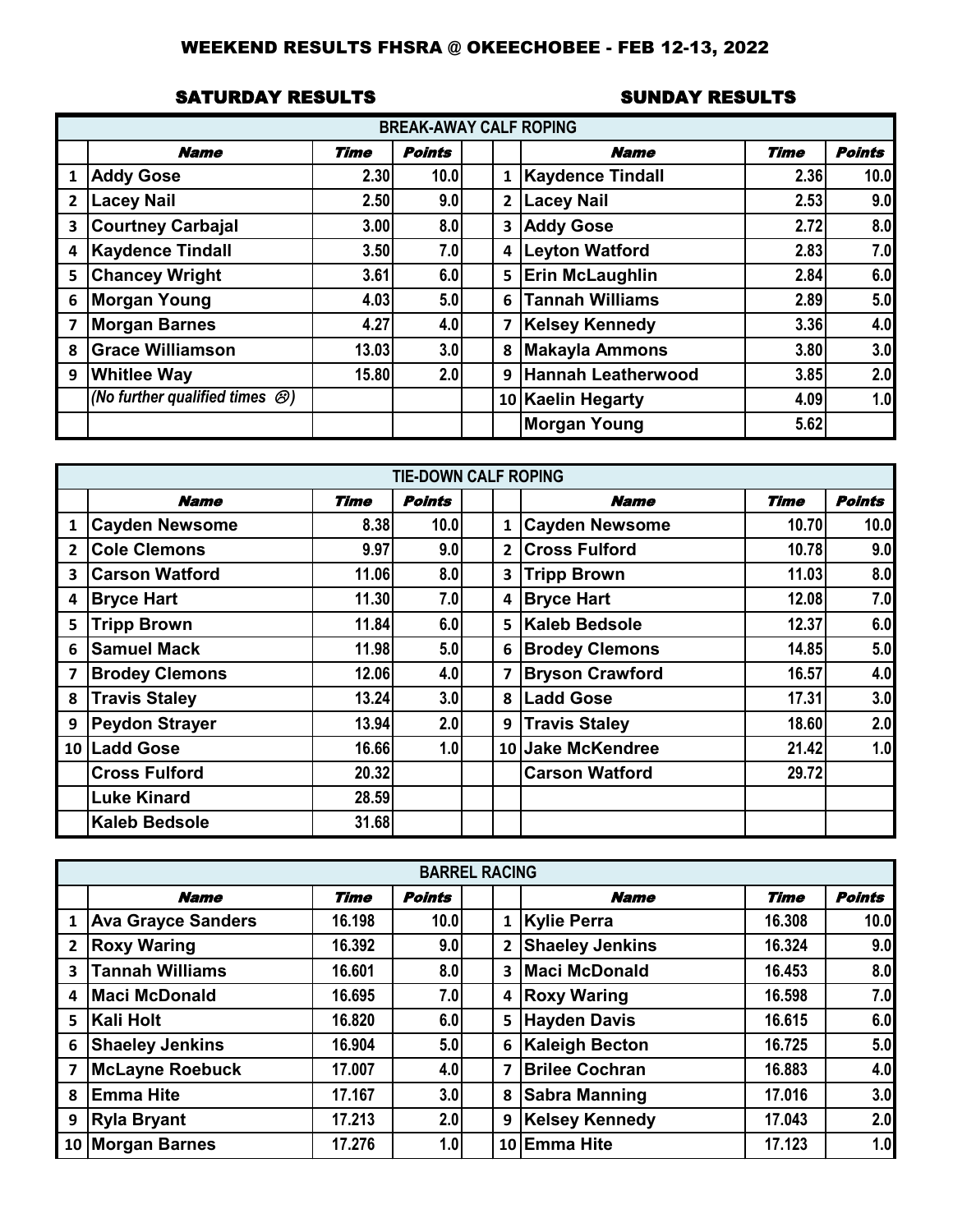### SATURDAY RESULTS SUNDAY RESULTS

|                           |             | <b>BARREL RACING (Continued)</b> |                           |             |               |
|---------------------------|-------------|----------------------------------|---------------------------|-------------|---------------|
| <b>Name</b>               | <b>Time</b> | <b>Points</b>                    | <b>Name</b>               | <b>Time</b> | <b>Points</b> |
| <b>Lindsay Widener</b>    | 17.560      |                                  | <b>Ava Grayce Sanders</b> | 17.151      |               |
| <b>Addy Vachon</b>        | 17.641      |                                  | <b>Lexi Woods</b>         | 17.245      |               |
| Lakin Beaty               | 17.733      |                                  | <b>Lindsay Widener</b>    | 17.276      |               |
| <b>Kaelin Hegarty</b>     | 17.866      |                                  | <b>Morgan Barnes</b>      | 17.289      |               |
| Lexi Woods                | 17.920      |                                  | <b>Lakin Beaty</b>        | 17.492      |               |
| <b>Ciara Ellison</b>      | 18.158      |                                  | <b>Ashlyn Kalb</b>        | 17.558      |               |
| <b>Leah Addison</b>       | 18.179      |                                  | <b>Addy Vachon</b>        | 17.766      |               |
| <b>Kylie Perra</b>        | 21.243      |                                  | <b>Madison McClelland</b> | 17,808      |               |
| <b>Michelle Barnes</b>    | 21.466      |                                  | <b>Ema-Rae Blanchard</b>  | 17.897      |               |
| Lili Lefebure             | 21.872      |                                  | <b>Kaelin Hegarty</b>     | 18.100      |               |
| <b>Kaleigh Becton</b>     | 22.076      |                                  | <b>Leah Addison</b>       | 18.133      |               |
| <b>Reese Arble</b>        | 22.098      |                                  | <b>Kaylee Lynn</b>        | 19.083      |               |
| <b>Casey Oliver</b>       | 22.144      |                                  | <b>Tannah Williams</b>    | 21.457      |               |
| <b>Jalee Wilcox</b>       | 22.171      |                                  | <b>Michelle Barnes</b>    | 21.520      |               |
| <b>Erin McLaughlin</b>    | 22.186      |                                  | <b>Kaitlyn Sims</b>       | 21.534      |               |
| <b>Ashlyn Kalb</b>        | 22.523      |                                  | <b>Reese Arble</b>        | 21.599      |               |
| <b>Ema-Rae Blanchard</b>  | 22.572      |                                  | <b>Kali Holt</b>          | 21.666      |               |
| <b>Kaitlyn Sims</b>       | 22.583      |                                  | <b>Jalee Wilcox</b>       | 21.761      |               |
| <b>Kelsey Kennedy</b>     | 22.654      |                                  | <b>Kay Redman</b>         | 21.914      |               |
| <b>Tomi Snively</b>       | 22.847      |                                  | Lili Lefebure             | 21.916      |               |
| <b>Madison McClelland</b> | 22.985      |                                  | <b>Ryla Bryant</b>        | 22.095      |               |
| <b>Brilee Cochran</b>     | 23.993      |                                  | <b>McLayne Roebuck</b>    | 22.203      |               |
| <b>Hayden Davis</b>       | 26.790      |                                  | <b>Casey Oliver</b>       | 26.266      |               |
| <b>Kay Redman</b>         | 27.072      |                                  | <b>Erin McLaughlin</b>    | 27.655      |               |
| <b>Sabra Manning</b>      | 27.244      |                                  | <b>Tomi Snively</b>       | 27.801      |               |
| <b>Kaylee Lynn</b>        | 28.733      |                                  |                           |             |               |

|                |                                          |             | <b>TEAM ROPING - HEADERS</b> |                |                                              |             |               |
|----------------|------------------------------------------|-------------|------------------------------|----------------|----------------------------------------------|-------------|---------------|
|                | <b>Name</b>                              | <b>Time</b> | <b>Points</b>                |                | <b>Name</b>                                  | <b>Time</b> | <b>Points</b> |
| 1              | <b>Courtney Carbajal</b>                 | 7.61        | 10.0                         | 1              | <b>Owen Clemons</b>                          | 5.36        | 10.0          |
| $\overline{2}$ | <b>Owen Clemons</b>                      | 8.33        | 9.0                          | $\overline{2}$ | <b>Brodey Clemons</b>                        | 6.39        | 9.0           |
| 3              | <b>Lacey Nail</b>                        | 14.88       | 8.0                          | 3              | <b>Courtney Carbajal</b>                     | 8.17        | 8.0           |
| 4              | <b>Reese Rimes</b>                       | 15.22       | 7.0                          | 4              | <b>Cayden Newsome</b>                        | 11.45       | 7.0           |
| 5              | **Draw** C. Newsome                      | 21.27       |                              | 5              | <b>Lacey Nail</b>                            | 23.66       | 6.0           |
| 6              | <b>Cayden Newsome</b>                    | 21.71       | 5.0                          | 6              | <b>Trey Weekly</b>                           | 23.74       | 5.0           |
| $\overline{7}$ | <b>Brodey Clemons</b>                    | 29.72       | 4.0                          | 7              | <b>Bryson Crawford</b>                       | 37.43       | 4.0           |
|                | (No further qualified times $\bigcirc$ ) |             |                              |                | (No further qualified times $\mathcal{O}(n)$ |             |               |